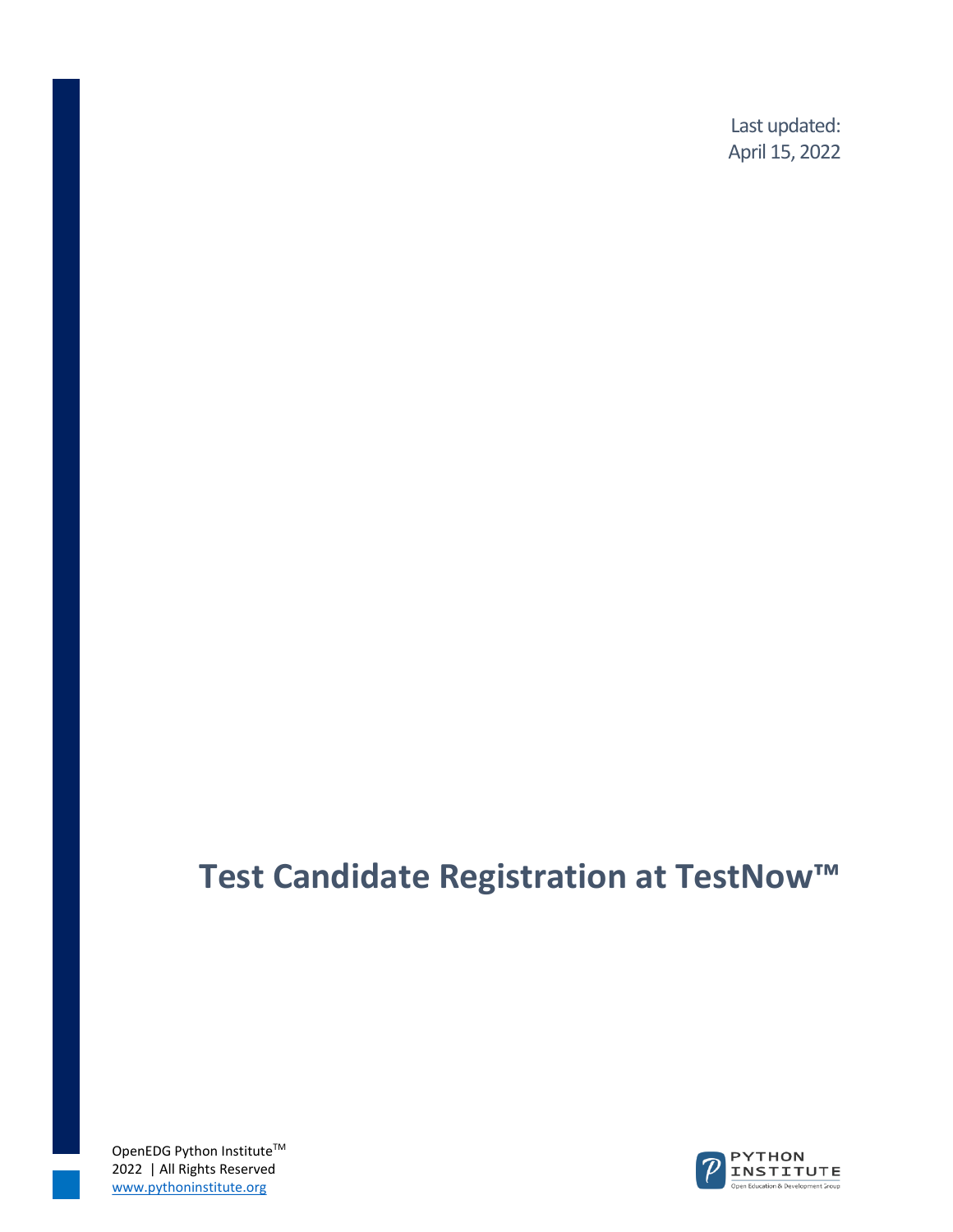**Step 1:** Go to<https://edube.org/testing-service/registration> and fill out the registration form.

| Sign up                 |     |   |  |
|-------------------------|-----|---|--|
| Email*                  |     |   |  |
| testcandidate@gmail.com |     |   |  |
| Password*               |     |   |  |
|                         |     |   |  |
| First Name*             |     |   |  |
| Jane                    |     |   |  |
| Middle Name             |     |   |  |
|                         |     |   |  |
| Last Name*              |     |   |  |
| Smith                   |     |   |  |
| <b>Telephone Number</b> |     |   |  |
| 123 456 789             |     |   |  |
| Country*                |     |   |  |
| <b>United States</b>    |     |   |  |
| <b>Address</b>          |     |   |  |
| New street 15           |     |   |  |
| Gender*                 |     |   |  |
| Female                  |     |   |  |
| Date of birth*          |     |   |  |
| 1963                    | May | 8 |  |

Please ensure that the data you provide to us is the same as the data that appears on the ID you plan to present when taking your exam, otherwise you may be denied permission to take the exam. The details you provide will appear on your certification after you pass the exam, and they cannot be changed.

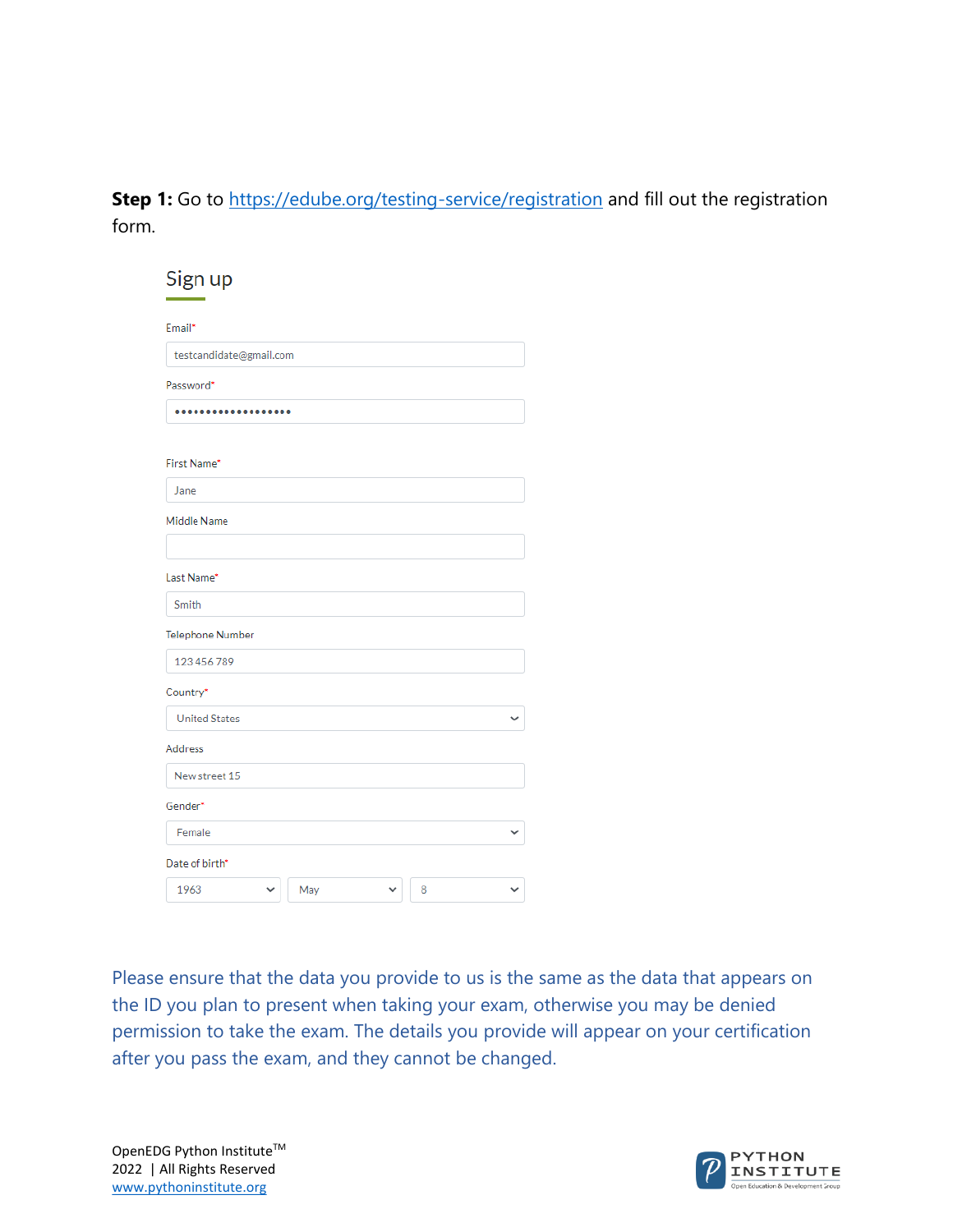| Date of birth* |              |     |   |  |
|----------------|--------------|-----|---|--|
| 1963           | $\checkmark$ | May | 8 |  |

## **Step 2:** Read and accept the Terms of Service and Privacy Policy.

## **Step 3:** Click the *Sign up* button.



If everything goes well, you should see the following screen:



Thank you for registering with the OpenEDG Learning & Testing Platform. We have just sent you a verification email. Please follow the instructions provided to complete your account activation process.

If you have not received the email, please contact us at services@openedg.org.

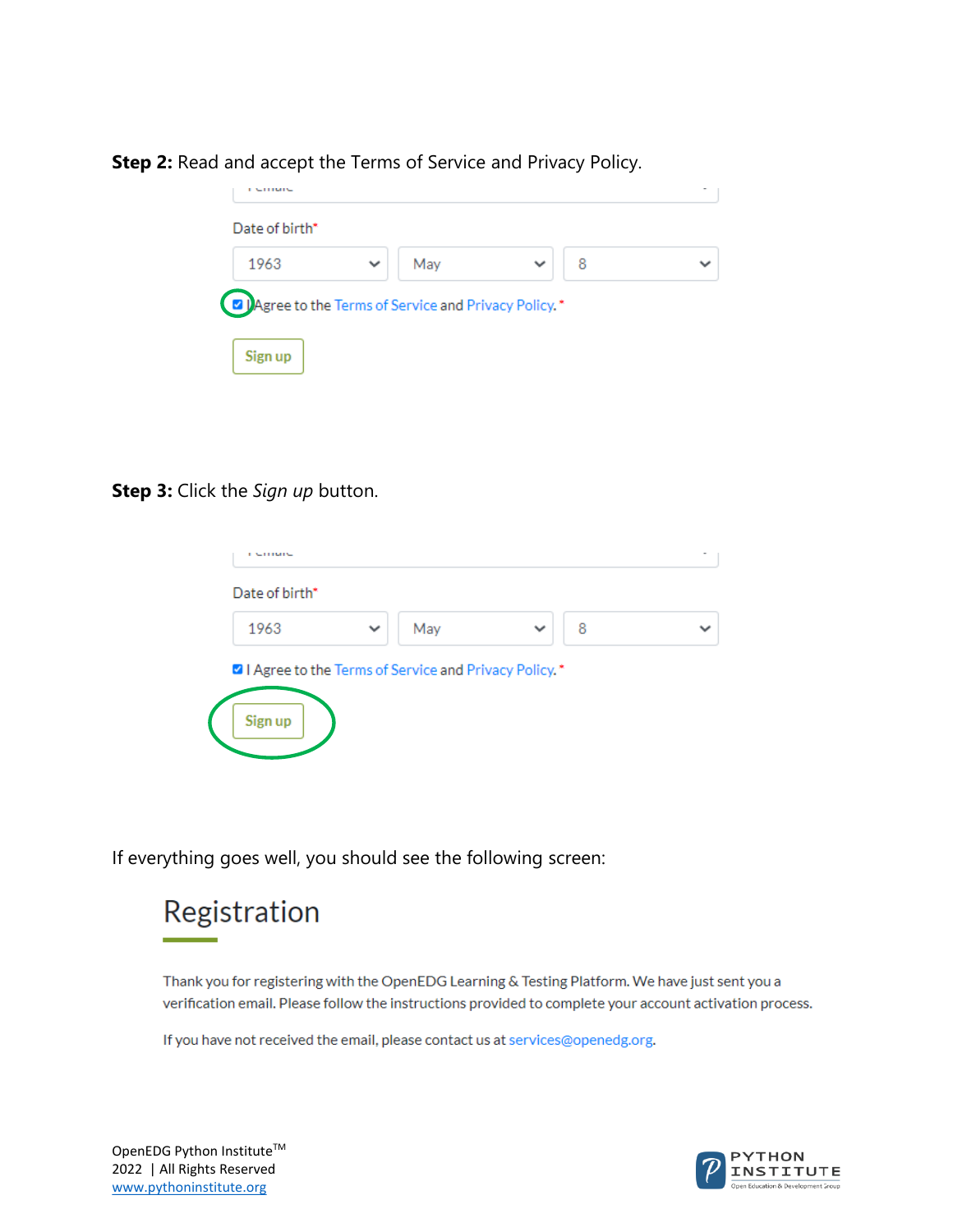Now check your mailbox and find a verification email which you should have just received.



**Step 4:** Click the verification link in the email to activate your Test Candidate account.



Congratulations! You have just activated your account.

## **Registration Complete**

Thank you for registering with the OpenEDG Learning & Testing Platform. Your OpenEDG web profile is now activated, and you can log in to your account. Welcome on board!